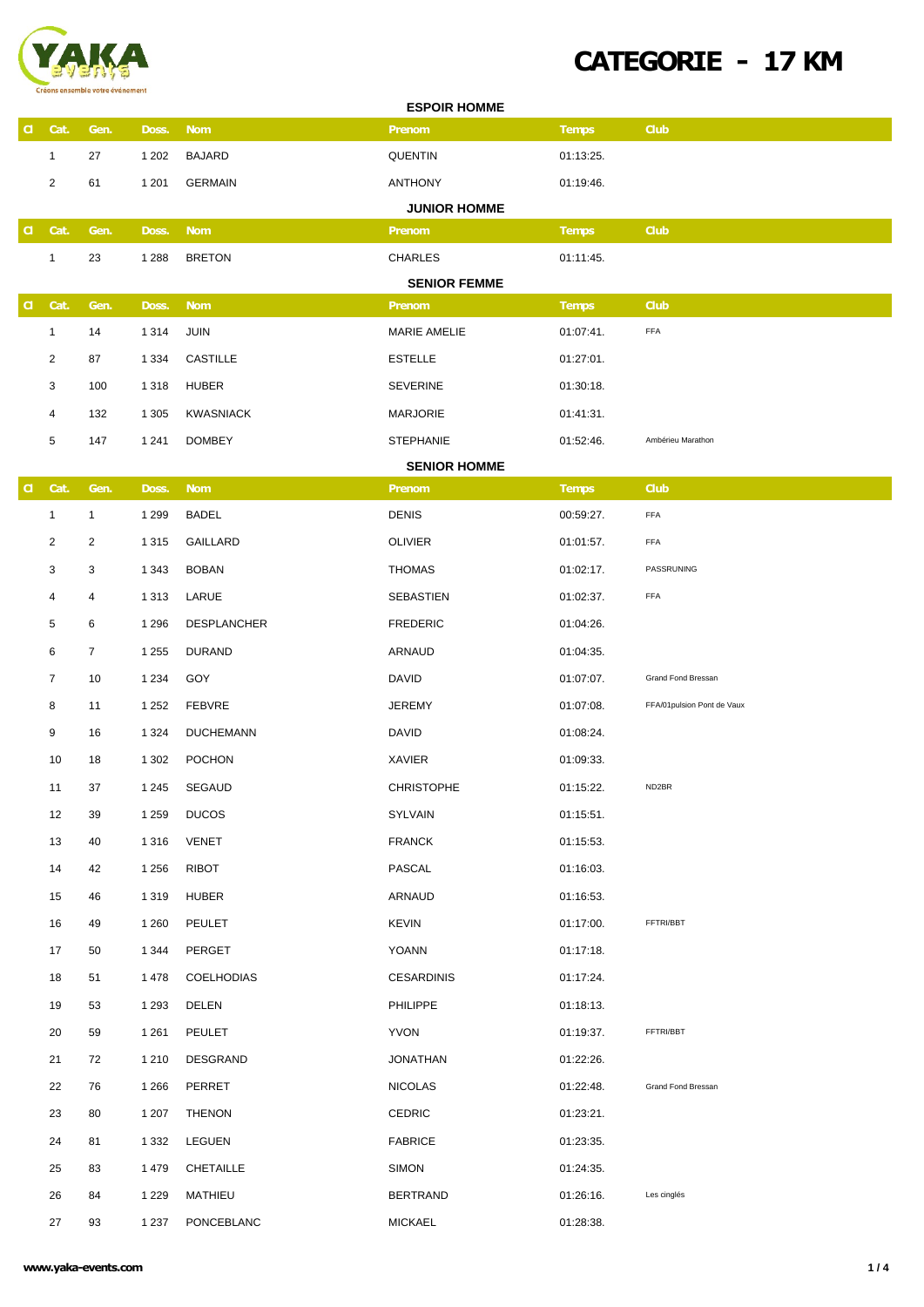|    | 28             | 99   | 1 2 1 6 | <b>HARTVICK</b>  | <b>CEDRIC</b>          | 01:30:13.    |                           |
|----|----------------|------|---------|------------------|------------------------|--------------|---------------------------|
|    | 29             | 103  | 1 2 2 4 | <b>GURAN</b>     | ALEV                   | 01:30:58.    |                           |
|    | 30             | 109  | 1 3 4 8 | VINIERE          | <b>FABRICE</b>         | 01:32:15.    |                           |
|    | 31             | 114  | 1 4 8 3 | LAVOIE           | PHILIPPE               | 01:32:54.    |                           |
|    | 32             | 117  | 1 2 2 3 | <b>PORTE</b>     | <b>FRANCOIS XAVIER</b> | 01:34:34.    |                           |
|    | 33             | 122  | 1 2 3 6 | PERROT           | <b>FABRICE</b>         | 01:36:59.    |                           |
|    | 34             | 126  | 1 2 8 7 | <b>BERTIN</b>    | <b>JEROME</b>          | 01:38:04.    |                           |
|    | 35             | 133  | 1 3 5 0 | PETIT            | <b>HUBERT</b>          | 01:42:00.    |                           |
|    | 36             | 146  | 1 2 2 0 | <b>FONTAINE</b>  | <b>GUILLAUME</b>       | 01:49:18.    | FFTRI BBT                 |
|    |                |      |         |                  | <b>VETERAN 1 FEMME</b> |              |                           |
| a. | Cat.           | Gen. | Doss.   | <b>Nom</b>       | Prenom                 | <b>Temps</b> | <b>Club</b>               |
|    | $\mathbf{1}$   | 77   | 1 2 1 4 | <b>GROSBOIS</b>  | SANDRINE               | 01:22:50.    | <b>Biziat Endurance</b>   |
|    | $\overline{2}$ | 94   | 1 2 8 9 | <b>MOREL</b>     | <b>PATRICIA</b>        | 01:28:45.    |                           |
|    | 3              | 95   | 1 2 9 0 | <b>PICOT</b>     | NATHALIE               | 01:28:55.    |                           |
|    | 4              | 98   | 1 300   | <b>MICHON</b>    | KARINE                 | 01:29:46.    |                           |
|    | 5              | 112  | 1 2 6 5 | <b>CLAIR</b>     | SANDRINE               | 01:32:44.    | AIN SPORTS                |
|    | 6              | 115  | 1 2 2 7 | BABLET           | <b>SEVERINE</b>        | 01:33:24.    | BBT                       |
|    | $\overline{7}$ | 116  | 1 2 4 7 | <b>MONCEL</b>    | MAÎTE                  | 01:34:20.    |                           |
|    | 8              | 120  | 1 3 0 4 | <b>JACQUES</b>   | <b>BEATRICE</b>        | 01:35:16.    |                           |
|    | 9              | 128  | 1 2 4 9 | SARRAZIN         | NATHALIE               | 01:40:00.    | Viriat Marathon           |
|    | 10             | 130  | 1 3 3 5 | ARPIN TROCCON    | ANNICK                 | 01:41:12.    |                           |
|    | 11             | 131  | 1 3 4 1 | PETITDIDIER      | <b>DOMINIQUE</b>       | 01:41:25.    |                           |
|    | 12             | 135  | 1 3 1 2 | PONTOROLLO       | NELLY                  | 01:42:21.    |                           |
|    | 13             | 138  | 1 2 7 5 | <b>JOSEPH</b>    | <b>PATRICIA</b>        | 01:43:08.    |                           |
|    | 14             | 139  | 1 3 3 8 | FAYARD           | NATHALIE               | 01:43:08.    |                           |
|    | 15             | 141  | 1 2 2 2 | <b>MIGNOT</b>    | SANDRINE               | 01:44:18.    | FFA/AAC                   |
|    |                |      |         |                  | <b>VETERAN 1 HOMME</b> |              |                           |
| a. | Cat.           | Gen. | Doss.   | <b>Nom</b>       | Prenom                 | <b>Temps</b> | <b>Club</b>               |
|    | $\mathbf{1}$   | 5    | 1 2 3 3 | <b>PETIT</b>     | <b>ALAIN</b>           | 01:03:53.    |                           |
|    | 2              | 8    | 1 2 0 9 | LASSARA          | <b>JOEL</b>            | 01:06:37.    | VITAFORM'SAINT DIDIER/FFA |
|    | 3              | 9    | 1 2 8 3 | VIAL             | <b>JEROME</b>          | 01:06:51.    | FFTRI/BBT                 |
|    | 4              | 12   | 1 277   | <b>BEREZIAT</b>  | <b>JEROME</b>          | 01:07:31.    | Ain Pulsion 18/Run Alp    |
|    | 5              | 13   | 1 3 0 6 | <b>BURTIN</b>    | <b>CHRISTOPHE</b>      | 01:07:37.    |                           |
|    | 6              | 15   | 1 3 0 8 | ROZIER           | <b>ALAIN</b>           | 01:08:15.    |                           |
|    | 7              | 17   | 1 3 4 6 | VASMER           | <b>ERIC</b>            | 01:08:30.    |                           |
|    | 8              | 19   | 1 2 8 5 | DARNAND          | LAURENT                | 01:09:47.    | Grand Fond Bressan        |
|    | 9              | 20   | 1 3 1 7 | LAURENT          | <b>CHRISTOPHE</b>      | 01:10:22.    |                           |
|    | 10             | 21   | 1 2 8 4 | <b>JOUD</b>      | <b>JEAN PHILIPPE</b>   | 01:10:53.    | FFA/Ambérieu Marathon     |
|    | 11             | 22   | 1 2 9 8 | <b>POMI</b>      | <b>NICOLAS</b>         | 01:10:54.    |                           |
|    | 12             | 24   | 1 2 9 7 | <b>CONVERT</b>   | <b>FRANCK</b>          | 01:11:48.    |                           |
|    | 13             | 25   | 1 3 3 7 | <b>TISSOT</b>    | LAURENT                | 01:11:54.    |                           |
|    | 14             | 28   | 1 2 7 8 | <b>JACQUEMET</b> | <b>RODOLPHE</b>        | 01:13:28.    | Loxam Rental              |
|    | 15             | 31   | 1 3 0 1 | <b>RICHARD</b>   | EDDIE                  | 01:14:23.    |                           |
|    | 16             | 33   | 1 3 2 0 | THERLIADE        | <b>PHILIPPE</b>        | 01:14:53.    | FFA                       |
|    | 17             | 34   | 1 2 8 1 | <b>RIGOLLET</b>  | <b>GUILLAUME</b>       | 01:15:01.    |                           |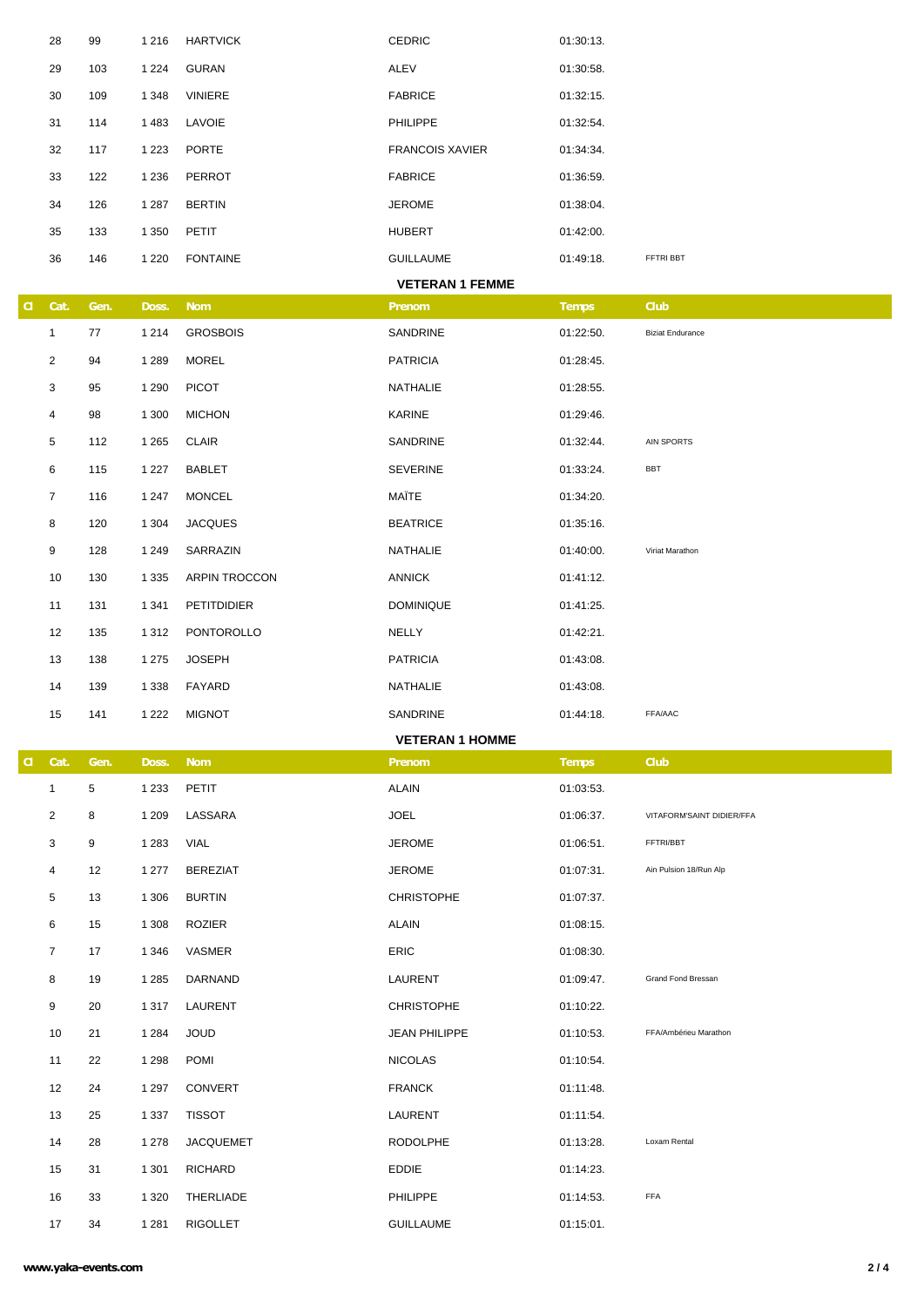|   | 18           | 35   | 1 3 4 0 | LENOBLE           | WILLY                  | 01:15:11.    |                    |
|---|--------------|------|---------|-------------------|------------------------|--------------|--------------------|
|   | 19           | 38   | 1 2 0 5 | <b>HELARY</b>     | <b>MICHEL</b>          | 01:15:43.    |                    |
|   | 20           | 41   | 1 3 2 7 | <b>BOUVARD</b>    | <b>PHILLIPE</b>        | 01:15:56.    | FFA                |
|   | 21           | 43   | 1 2 7 3 | <b>DUMARAIS</b>   | <b>OLIVIER</b>         | 01:16:20.    | Viriat Marathon    |
|   | 22           | 44   | 1 3 2 5 | <b>PONSIN</b>     | <b>ERIC</b>            | 01:16:29.    | FFA                |
|   | 23           | 47   | 1 2 8 2 | GRAND             | <b>FRANCOIS</b>        | 01:16:59.    |                    |
|   | 24           | 48   | 1 2 4 0 | PHILIBERT         | <b>GILLES</b>          | 01:17:00.    | FFTRI/BBT          |
|   | 25           | 52   | 1 3 4 5 | <b>GUICHARDON</b> | <b>DENIS</b>           | 01:17:37.    |                    |
|   | 26           | 54   | 1484    | <b>GIORDANO</b>   | <b>DAVID</b>           | 01:18:52.    | FFBA               |
|   | 27           | 56   | 1 2 6 2 | MARECHAL          | <b>FABRICE</b>         | 01:19:26.    | Garage Maréchal    |
|   | 28           | 60   | 1 3 4 7 | <b>BAGNE</b>      | <b>BRUNO</b>           | 01:19:40.    |                    |
|   | 29           | 62   | 1 2 3 5 | <b>TEPPE</b>      | <b>PHILIPPE</b>        | 01:19:49.    |                    |
|   | 30           | 63   | 1 3 2 8 | LACROIX           | YVAN                   | 01:19:54.    | FFA                |
|   | 31           | 64   | 1 2 6 8 | CHAFFAUD          | <b>JEROME</b>          | 01:20:03.    | AIN SPORTS         |
|   | 32           | 66   | 1 3 2 6 | SEYNREVE          | <b>PATRICK</b>         | 01:20:16.    |                    |
|   | 33           | 67   | 1 2 1 2 | <b>CHAPUIS</b>    | LAURENT                | 01:20:34.    |                    |
|   | 34           | 68   | 1 2 5 7 | <b>FROMONT</b>    | <b>JEAN LUC</b>        | 01:20:42.    |                    |
|   | 35           | 69   | 1 2 3 9 | <b>POZET</b>      | <b>LIONEL</b>          | 01:21:02.    | FFTRI/BBT          |
|   | 36           | 71   | 1 2 4 2 | <b>BARON</b>      | EMMANUEL               | 01:22:01.    |                    |
|   | 37           | 73   | 1 3 0 3 | BELBERHA          | <b>OLIVIER</b>         | 01:22:40.    |                    |
|   | 38           | 74   | 1 2 6 4 | PERRIN            | <b>CHRISTOPHE</b>      | 01:22:41.    |                    |
|   | 39           | 75   | 1 3 0 9 | LAFLECHE          | <b>CHRISTOPHE</b>      | 01:22:42.    |                    |
|   | 40           | 78   | 1 2 5 8 | AUGEZ             | <b>DENIS</b>           | 01:22:54.    |                    |
|   | 41           | 82   | 1 2 2 5 | CLEAU             | FRAN9OIS               | 01:24:33.    |                    |
|   | 42           | 86   | 1 2 4 8 | MONCEL            | <b>ALAIN</b>           | 01:26:45.    |                    |
|   | 43           | 89   | 1 3 4 9 | VALENCON          | RICHARD                | 01:27:44.    |                    |
|   | 44           | 90   | 1 3 1 1 | <b>SULPICE</b>    | <b>REGIS</b>           | 01:27:49.    | FFA                |
|   | 45           | 91   | 1 4 8 1 | <b>MICHAUD</b>    | <b>PHILIPPE</b>        | 01:27:52.    |                    |
|   | 46           | 96   | 1 2 9 1 | CAUQUY            | <b>FABRICE</b>         | 01:29:17.    |                    |
|   | 47           | 102  | 1 2 1 9 | <b>POTIER</b>     | <b>DOMINIQUE</b>       | 01:30:30.    |                    |
|   | 48           | 105  | 1 2 1 8 | MARTIN            | <b>FRANCK</b>          | 01:31:12.    |                    |
|   | 49           | 106  | 1 2 4 4 | RAMILLON          | <b>PHILIPPE</b>        | 01:31:18.    |                    |
|   | 50           | 107  | 1 2 9 4 | <b>CHAPUIS</b>    | <b>NICOLAS</b>         | 01:31:48.    |                    |
|   | 51           | 108  | 1 2 5 4 | MOSER             | <b>NICOLAS</b>         | 01:32:03.    |                    |
|   | 52           | 123  | 1 3 1 0 | <b>COLIN</b>      | <b>PHILIPPE</b>        | 01:37:24.    |                    |
|   | 53           | 125  | 1 2 6 7 | LACOUR            | <b>MARIE PIERRE</b>    | 01:37:54.    | AIN SPORTS         |
|   | 54           | 129  | 1 2 3 0 | <b>BERNARDO</b>   | FRED                   | 01:40:59.    | Les cinglés        |
|   |              |      |         |                   | <b>VETERAN 2 FEMME</b> |              |                    |
| a | Cat.         | Gen. | Doss.   | <b>Nom</b>        | <b>Prenom</b>          | <b>Temps</b> | <b>Club</b>        |
|   | $\mathbf{1}$ | 101  | 1 2 5 3 | <b>GUIGUE</b>     | <b>MARIE FRANCOISE</b> | 01:30:20.    | FFA/AAC            |
|   | 2            | 110  | 1 2 7 0 | MOREL             | <b>CHRISTINE</b>       | 01:32:22.    | AIN SPORTS         |
|   | 3            | 121  | 1 3 3 6 | BAS               | <b>CHRISTINE</b>       | 01:35:39.    | ND2BR              |
|   | 4            | 124  | 1 2 1 3 | <b>DUCRET</b>     | <b>DOMINIQUE</b>       | 01:37:36.    | Grand Fond Bressan |
|   | 5            | 127  | 1 2 5 0 | CROTET            | NATHALIE               | 01:40:00.    | Viriat Marathon    |

140 1 280 PONCETY CATHERINE 01:43:56. Viriat Marathon